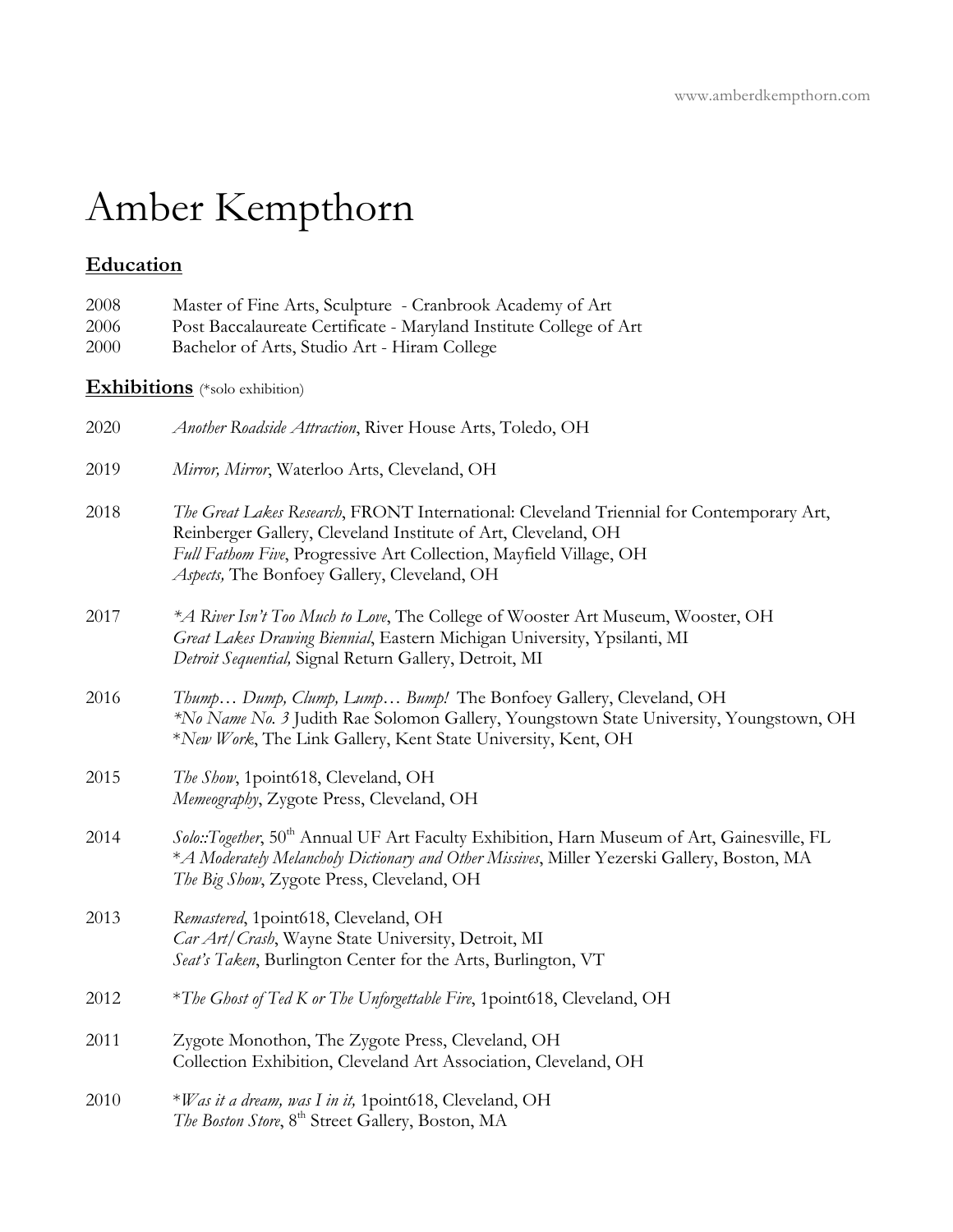#### **Employment**

|               | 2016 – Present Lecturer, Visual Arts Department, The Cleveland Institute of Art, Cleveland, OH |
|---------------|------------------------------------------------------------------------------------------------|
|               | 2012 – Present Adjunct Faculty, Art Department, The College of Wooster, Wooster, OH            |
| $2012 - 2016$ | Adjunct Faculty, Visual Arts Department, The Cleveland Institute of Art, Cleveland, OH         |

#### **Special Projects & Honors**

| 2020 | Awarded a GAR Foundation Grant                                                               |
|------|----------------------------------------------------------------------------------------------|
|      | Awarded a Fox Charitable Foundation Grant                                                    |
| 2019 | Awarded a Knights Arts Challenge Akron Grant                                                 |
|      | Awarded an Ohio Arts Council Individual Excellence Award                                     |
|      | Nominee for American Academy of Arts and Letters' Annual Visual Arts Exhibition, NY          |
| 2018 | Co-organizer, <i>Full Fathom Five</i> , The Progressive Art Collection, Mayfield Village, OH |
|      | Tutor, Adult Learning GED classes, Thea Bowmen Center, Cleveland, OH                         |
| 2017 | Curator: Dan Tranberg: So Vivid. So Luminous. So Fluorescent. CIA Alumni Gallery             |
|      | Co-chair of the Dan Tranberg Memorial Scholarship Fund and Art Auction                       |
| 2016 | Writer for PART BODY BODY BEING in collaboration with Dobama theatre and MOCA                |
|      | Cleveland                                                                                    |
| 2014 | On The Table, Drawing Center, Viewing Program, Cleveland Public Library Fine Arts            |
|      | Department                                                                                   |
| 2013 | Seven Below Artist Residency, Westford, VT                                                   |
| 2011 | Viewing Program, The Drawing Center, NY, NY                                                  |
|      | Goodbye, Hello!, Annual Benefit & Art Auction, MOCA Cleveland                                |
| 2009 | Nesnadny & Schwartz, Visiting Curator Program, MOCA Cleveland                                |

#### **Commissions**

- 2018 Drawings for "Rock This Town: Backstage in Cleveland" by Fran Belkin
- 2016 Album cover design for BLK SWN by Smino, Interscope Records

#### **Visiting Artist Lectures/Presentations**

- 2018 Presentation, "CIA students: Academics & Post-graduation" & "Dan Tranberg: Artist & Teacher," The Progressive Corporation, Mayfield Village, OH 2017 Artist Talk, The College of Wooster Art Museum, Wooster, OH 2016 DALS Visiting Artist Lecture, Youngstown State University, Youngstown, OH Presentation on Collage, Intermediate/Advanced Drawing, College of Wooster, Wooster, OH 2015 Professional Practice, Cleveland Institute of Art, Cleveland, OH Studio Visits, Senior Drawing, Cleveland Institute of Art, Cleveland, OH 2014 Graduate Critiques, Sculpture Department, Cranbrook Academy of Art, Bloomfield Hills, MI 2012 Critiques, Post Baccalaureate Program, Maryland Institute College of Art, Baltimore, MD Graduate Critiques, Sculpture Department, Cranbrook Academy of Art, Bloomfield Hills, MI 2011 Lecture, Professional Practice, Cleveland Institute of Art, Cleveland, OH
	- Lecture, Drawing I, Maryland Institute College of Art, Baltimore, MD Artist Talk, Advanced Painting & Drawing, Towson University, Towson, MD